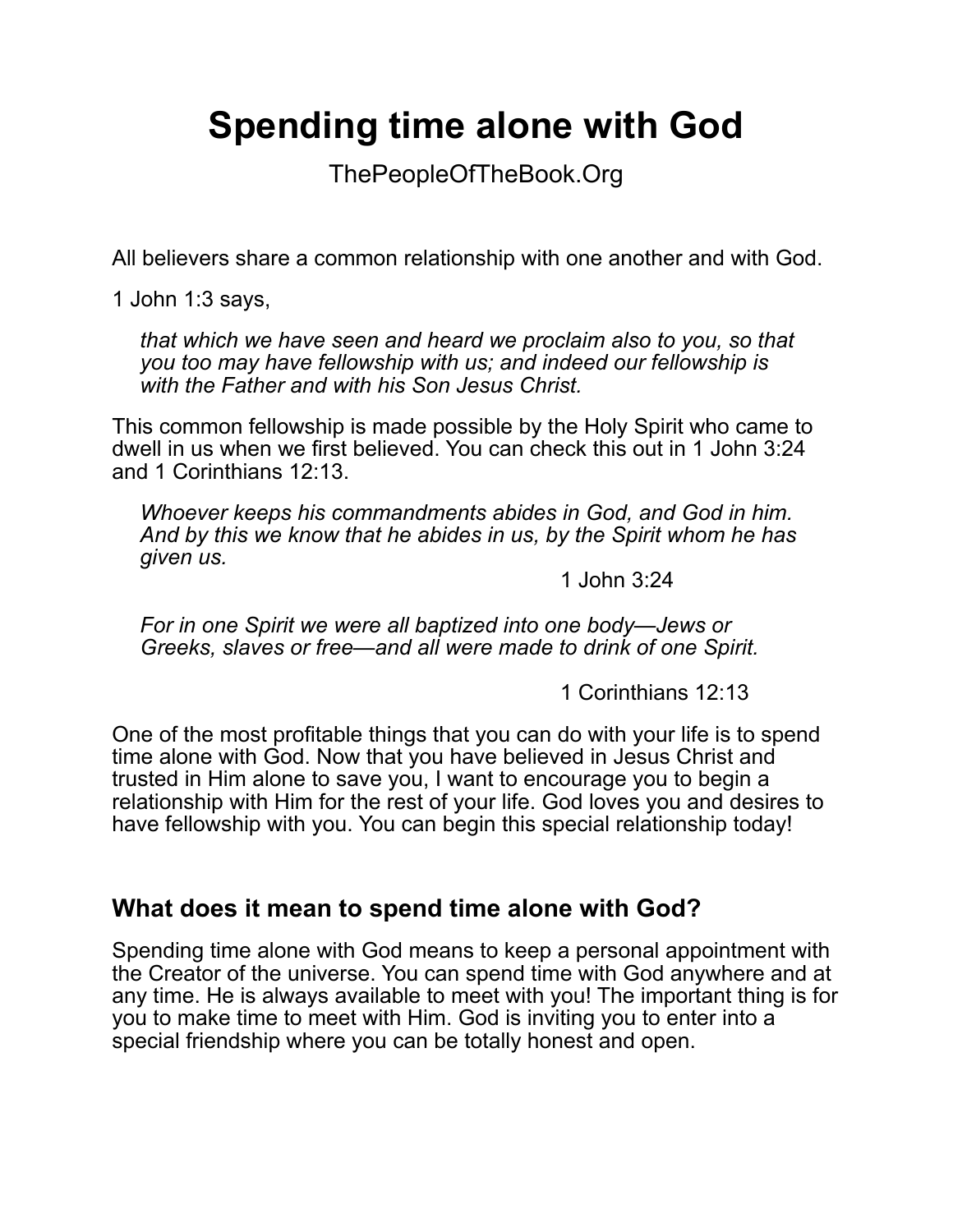#### **How can someone spend time alone with God?**

The basis for any relationship is communication. Can you imagine having a friendship in which no one talks or listens? In the same way, a personal relationship with God requires an open line of communication. We can speak with God through prayer, and He can speak to us through His Word. God would love to spend time with you every day.

# **Reading the Bible**

2 Timothy 3:16 says,

*All Scripture is breathed out by God and profitable for teaching, for reproof, for correction, and for training in righteousness,*

The Bible gives us everything that God wants us to know about Him. If you want to get to know God, you need to read His Word. When you read a passage of the Bible, ask yourself:

- 1. What is the main idea?
- 2. What does this have to do with me personally?

Do not be discouraged if you do not understand everything. God is with you. He is a true and trusted friend and He will teach you with patience and understanding.

## **Sharing your heart with God in prayer**

The communication process would be incomplete if God were the only one speaking. We have the great privilege of sharing our heart directly with God through prayer. This is an exclusive form of fellowship for all true believers.

A simple way to guide you in your prayer time is to think of the word *CAST*:

**C is for confession** - This is to be honest, admit your sin, and not continue in it.

Proverbs 28:13 says,

*Whoever conceals his transgressions will not prosper, but he who confesses and forsakes them will obtain mercy.*